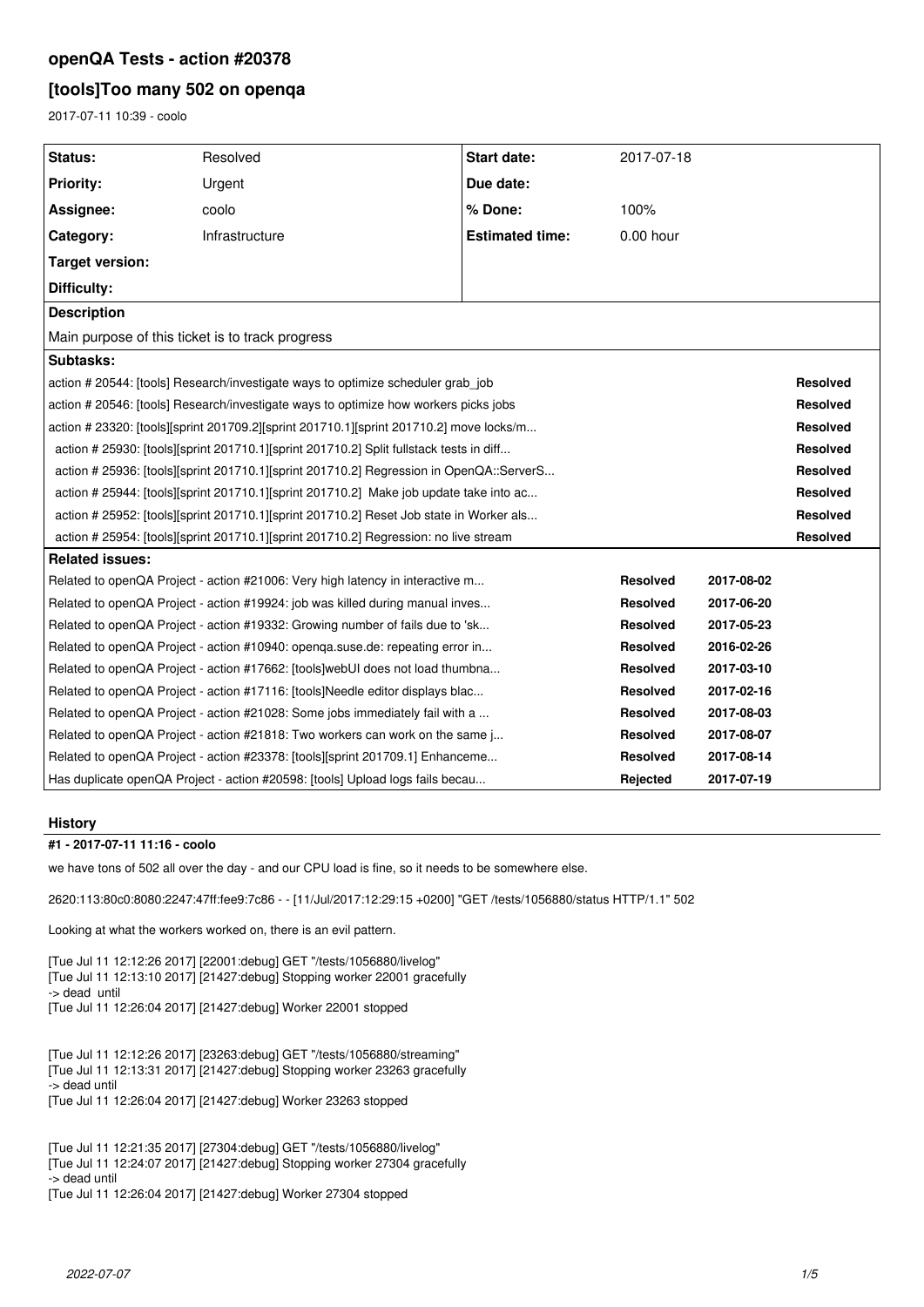[Tue Jul 11 12:21:35 2017] [27407:debug] GET "/tests/1056880/streaming" [Tue Jul 11 12:23:46 2017] [21427:debug] Stopping worker 27407 gracefully -> dead until [Tue Jul 11 12:26:04 2017] [21427:debug] Worker 27407 stopped

So one live view of mnovak 'killed' 4/20 workers.

But another worker was fine and appearing idle:

```
[Tue Jul 11 12:29:13 2017] [28236:debug] dispatching IPC job_grab to scheduler: [
[Tue Jul 11 12:29:16 2017] [28236:debug] IPC finished
[Tue Jul 11 12:29:16 2017] [28236:debug] 200 OK (2.934915s, 0.341/s)
[Tue Jul 11 12:29:25 2017] [28236:debug] POST "/api/v1/workers/627/grab_job"
```
The job\_grab took 3 second - and most likely blocking, but after that it appears to be free.

A similiar pattern here:

[Tue Jul 11 12:29:16 2017] [28398:debug] dispatching IPC job\_grab to scheduler: [ [Tue Jul 11 12:29:18 2017] [28398:debug] IPC finished [Tue Jul 11 12:29:18 2017] [28398:debug] 200 OK (2.422017s, 0.413/s) [Tue Jul 11 12:29:25 2017] [28398:debug] POST "/api/v1/workers/143/grab\_job"

So one thing is making livelog and streaming in a way that they will free the worker after some time, so it can restart.

#### **#2 - 2017-07-11 11:18 - coolo**

Another thing is finding out why we the jobs eat so much memory that we restart the workers so often - but this might be challening in general

## **#3 - 2017-07-11 11:25 - coolo**

There is more DoS going on on this route:

IP1 - - [11/Jul/2017:12:45:37 +0200] "GET /tests/1056880/status HTTP/1.1" 200 103 "https://openqa.suse.de/tests/1056880" "Mozilla/5.0 (X11; Linux x86\_64; rv:52.0) Gecko/20100101 Firefox/52.0"

IP2 - - [11/Jul/2017:12:45:38 +0200] "GET /tests/1056880/status HTTP/1.1" 200 103 "https://openqa.suse.de/tests/1056880" "Mozilla/5.0 (X11; Fedora; Linux x86\_64; rv:54.0) Gecko/20100101 Firefox/54.0"

IP2 - - [11/Jul/2017:12:45:39 +0200] "GET /tests/1056880/status HTTP/1.1" 200 103 "https://openqa.suse.de/tests/1056880" "Mozilla/5.0 (X11; Fedora; Linux x86\_64; rv:54.0) Gecko/20100101 Firefox/54.0"

IP1 - - [11/Jul/2017:12:45:40 +0200] "GET /tests/1056880/status HTTP/1.1" 200 103 "https://openqa.suse.de/tests/1056880" "Mozilla/5.0 (X11; Linux x86\_64; rv:52.0) Gecko/20100101 Firefox/52.0"

IP1 - - [11/Jul/2017:12:45:41 +0200] "GET /tests/1056880/status HTTP/1.1" 200 103 "https://openqa.suse.de/tests/1056880" "Mozilla/5.0 (X11; Linux x86\_64; rv:52.0) Gecko/20100101 Firefox/52.0"

IP1 - - [11/Jul/2017:12:45:42 +0200] "GET /tests/1056880/status HTTP/1.1" 200 16 "https://openqa.suse.de/tests/1056880" "Mozilla/5.0 (X11; Linux x86\_64; rv:52.0) Gecko/20100101 Firefox/52.0"

IP1 - - [11/Jul/2017:12:45:43 +0200] "GET /tests/1056880/status HTTP/1.1" 200 16 "https://openqa.suse.de/tests/1056880" "Mozilla/5.0 (X11; Linux x86\_64; rv:52.0) Gecko/20100101 Firefox/52.0"

IP1 - - [11/Jul/2017:12:45:44 +0200] "GET /tests/1056880/status HTTP/1.1" 200 16 "https://openqa.suse.de/tests/1056880" "Mozilla/5.0 (X11; Linux x86\_64; rv:52.0) Gecko/20100101 Firefox/52.0"

IP2 - - [11/Jul/2017:12:45:45 +0200] "GET /tests/1056880/status HTTP/1.1" 200 16 "https://openqa.suse.de/tests/1056880" "Mozilla/5.0 (X11; Fedora; Linux x86\_64; rv:54.0) Gecko/20100101 Firefox/54.0"

IP2 - - [11/Jul/2017:12:45:53 +0200] "GET /tests/1056880/status HTTP/1.1" 200 16 "https://openqa.suse.de/tests/1056880" "Mozilla/5.0 (X11; Fedora; Linux x86\_64; rv:54.0) Gecko/20100101 Firefox/54.0"

IP2 - - [11/Jul/2017:12:45:54 +0200] "GET /tests/1056880/status HTTP/1.1" 200 16 "https://openqa.suse.de/tests/1056880" "Mozilla/5.0 (X11; Fedora; Linux x86\_64; rv:54.0) Gecko/20100101 Firefox/54.0"

#### **#4 - 2017-07-11 11:47 - coolo**

If a job post hits a rather idle farm, we see a lot of bored workers hitting badly on our webui.

To demonstrate this I enabled the 'time to serve a request in microseconds' in the apache log (remember this is  $1/10^6$ )

All these requests hit apache on the same timespot, but the time it takes to deliver ranges from 0.2 to 11 seconds

[11/Jul/2017:13:41:41 +0200](179916) "POST /api/v1/workers/398/grab\_job [11/Jul/2017:13:41:41 +0200](291163) "POST /api/v1/workers/350/grab\_job [11/Jul/2017:13:41:41 +0200](377814) "POST /api/v1/workers/473/grab\_job [11/Jul/2017:13:41:41 +0200](407574) "POST /api/v1/workers/259/grab\_job [11/Jul/2017:13:41:41 +0200](729731) "POST /api/v1/workers/386/grab\_job [11/Jul/2017:13:41:41 +0200](811908) "POST /api/v1/workers/622/grab\_job [11/Jul/2017:13:41:41 +0200](1128412) "POST /api/v1/workers/584/grab\_job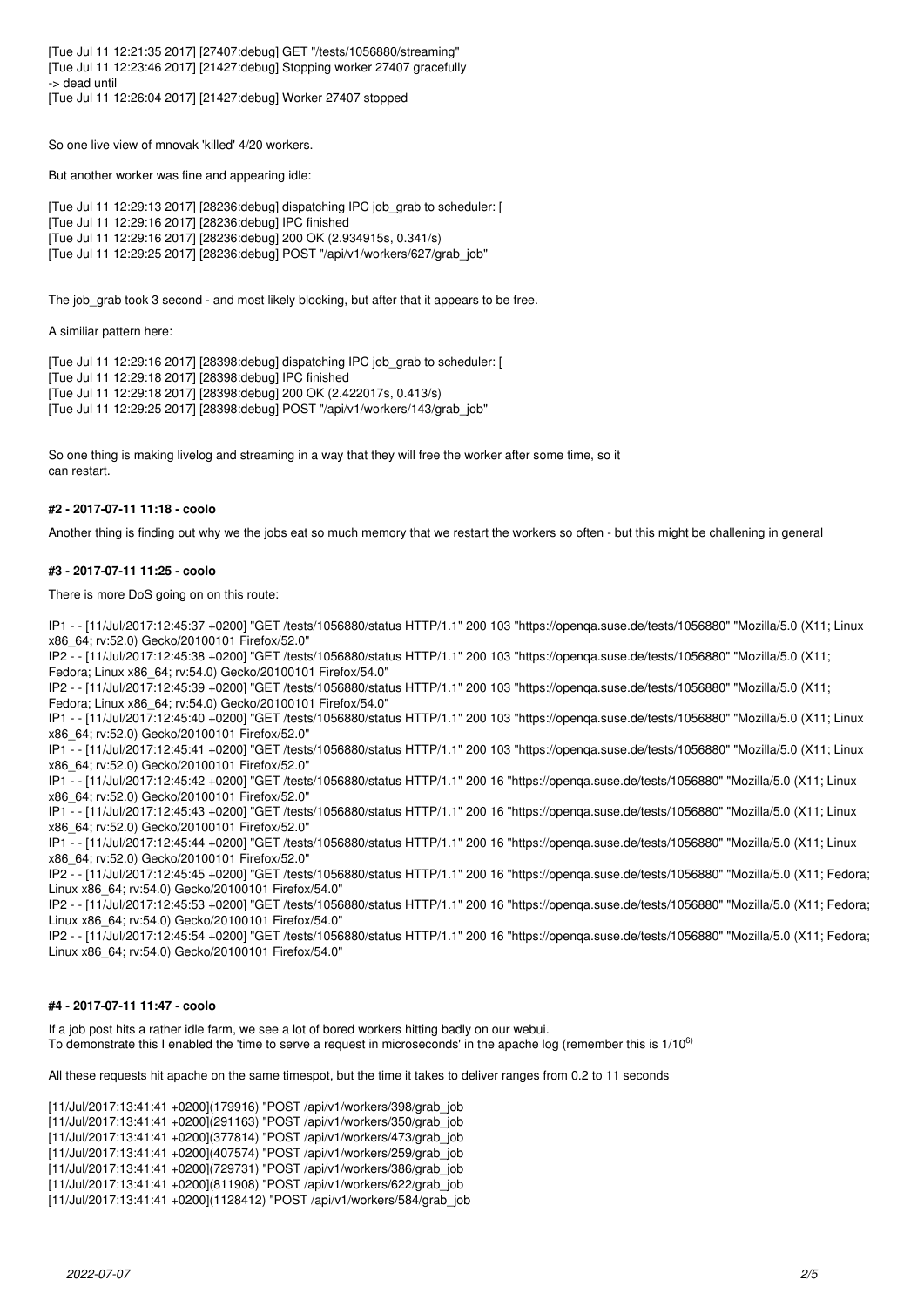|  | [11/Jul/2017:13:41:41 +0200](1245856) "POST /api/v1/workers/378/grab_job                                                                             |
|--|------------------------------------------------------------------------------------------------------------------------------------------------------|
|  | [11/Jul/2017:13:41:41 +0200](1331220) "POST /api/v1/workers/623/grab_job                                                                             |
|  | [11/Jul/2017:13:41:41 +0200](1605371) "POST /api/v1/workers/408/grab_job                                                                             |
|  | [11/Jul/2017:13:41:41 +0200](1618153) "POST /api/v1/workers/510/grab_job                                                                             |
|  | [11/Jul/2017:13:41:41 +0200](1797409) "POST /api/v1/workers/412/grab_job                                                                             |
|  | [11/Jul/2017:13:41:41 +0200](2161480) "POST /api/v1/workers/240/grab_job                                                                             |
|  | [11/Jul/2017:13:41:41 +0200](1997457) "POST /api/v1/workers/389/grab_job                                                                             |
|  | [11/Jul/2017:13:41:41 +0200](2869968) "POST /api/v1/workers/232/grab_job                                                                             |
|  | [11/Jul/2017:13:41:41 +0200](2209118) "POST /api/v1/workers/509/grab_job                                                                             |
|  | [11/Jul/2017:13:41:41 +0200](2767799) "POST /api/v1/workers/400/grab_job                                                                             |
|  | [11/Jul/2017:13:41:41 +0200](2812039) "POST /api/v1/workers/159/grab_job                                                                             |
|  | [11/Jul/2017:13:41:41 +0200](2613062) "POST /api/v1/workers/352/grab_job                                                                             |
|  | [11/Jul/2017:13:41:41 +0200](4483598) "POST /api/v1/workers/612/grab_job                                                                             |
|  | [11/Jul/2017:13:41:41 +0200](4299063) "POST /api/v1/workers/633/grab_job                                                                             |
|  | [11/Jul/2017:13:41:41 +0200](4262191) "POST /api/v1/workers/403/grab_job                                                                             |
|  | [11/Jul/2017:13:41:41 +0200](3987807) "POST /api/v1/workers/420/grab_job                                                                             |
|  | [11/Jul/2017:13:41:41 +0200](4633743) "POST /api/v1/workers/611/grab_job                                                                             |
|  | [11/Jul/2017:13:41:41 +0200](4151166) "POST /api/v1/workers/507/grab_job                                                                             |
|  | [11/Jul/2017:13:41:41 +0200](4551526) "POST /api/v1/workers/359/grab_job                                                                             |
|  | [11/Jul/2017:13:41:41 +0200](5182797) "POST /api/v1/workers/360/grab_job                                                                             |
|  | [11/Jul/2017:13:41:41 +0200](5214027) "POST /api/v1/workers/390/grab_job                                                                             |
|  | [11/Jul/2017:13:41:41 +0200](4699995) "POST /api/v1/workers/573/grab_job                                                                             |
|  | [11/Jul/2017:13:41:41 +0200](4765505) "POST /api/v1/workers/591/grab_job                                                                             |
|  | [11/Jul/2017:13:41:41 +0200](4989254) "POST /api/v1/workers/597/grab_job                                                                             |
|  | [11/Jul/2017:13:41:41 +0200](5435068) "POST /api/v1/workers/628/grab_job                                                                             |
|  | [11/Jul/2017:13:41:41 +0200](4772055) "POST /api/v1/workers/266/grab_job                                                                             |
|  | [11/Jul/2017:13:41:41 +0200](6111164) "POST /api/v1/workers/383/grab_job                                                                             |
|  | [11/Jul/2017:13:41:41 +0200](6031920) "POST /api/v1/workers/251/grab_job                                                                             |
|  | [11/Jul/2017:13:41:41 +0200](6031181) "POST /api/v1/workers/393/grab_job                                                                             |
|  | [11/Jul/2017:13:41:41 +0200](6319021) "POST /api/v1/workers/618/grab_job                                                                             |
|  | [11/Jul/2017:13:41:42 +0200](5863523) "POST /api/v1/workers/512/grab_job                                                                             |
|  | [11/Jul/2017:13:41:41 +0200](6281511) "POST /api/v1/workers/388/grab_job                                                                             |
|  | [11/Jul/2017:13:41:41 +0200](6891344) "POST /api/v1/workers/261/grab_job                                                                             |
|  | [11/Jul/2017:13:41:41 +0200](6853709) "POST /api/v1/workers/602/grab_job                                                                             |
|  | [11/Jul/2017:13:41:41 +0200](6683810) "POST /api/v1/workers/596/grab_job                                                                             |
|  | [11/Jul/2017:13:41:41 +0200](7221353) "POST /api/v1/workers/370/grab_job                                                                             |
|  |                                                                                                                                                      |
|  | [11/Jul/2017:13:41:42 +0200](6630409) "POST /api/v1/workers/629/grab_job                                                                             |
|  | [11/Jul/2017:13:41:41 +0200](7177194) "POST /api/v1/workers/271/grab_job                                                                             |
|  | [11/Jul/2017:13:41:41 +0200](7535749) "POST /api/v1/workers/161/grab_job                                                                             |
|  | [11/Jul/2017:13:41:41 +0200](7205531) "POST /api/v1/workers/603/grab_job                                                                             |
|  | [11/Jul/2017:13:41:41 +0200](7232579) "POST /api/v1/workers/404/grab_job                                                                             |
|  | [11/Jul/2017:13:41:41 +0200](6954727) "POST /api/v1/workers/144/grab_job                                                                             |
|  | [11/Jul/2017:13:41:41 +0200](8040160) "POST /api/v1/workers/233/grab_job                                                                             |
|  | [11/Jul/2017:13:41:42 +0200](7601566) "POST /api/v1/workers/160/grab_job                                                                             |
|  | [11/Jul/2017:13:41:41 +0200](7713551) "POST /api/v1/workers/231/grab_job                                                                             |
|  | [11/Jul/2017:13:41:41 +0200](7802152) "POST /api/v1/workers/355/grab_job                                                                             |
|  | [11/Jul/2017:13:41:41 +0200](7719025) "POST /api/v1/workers/372/grab_job                                                                             |
|  | [11/Jul/2017:13:41:41 +0200](7768048) "POST /api/v1/workers/570/grab_job                                                                             |
|  | [11/Jul/2017:13:41:41 +0200](7820518) "POST /api/v1/workers/363/grab_job                                                                             |
|  | [11/Jul/2017:13:41:41 +0200](8218893) "POST /api/v1/workers/230/grab_job                                                                             |
|  | [11/Jul/2017:13:41:41 +0200](8484057) "POST /api/v1/workers/362/grab_job                                                                             |
|  | [11/Jul/2017:13:41:41 +0200](8472072) "POST /api/v1/workers/392/grab_job                                                                             |
|  | [11/Jul/2017:13:41:41 +0200](8467901) "POST /api/v1/workers/606/grab_job                                                                             |
|  | [11/Jul/2017:13:41:42 +0200](8044246) "POST /api/v1/workers/382/grab_job                                                                             |
|  | [11/Jul/2017:13:41:42 +0200](8038982) "POST /api/v1/workers/361/grab_job                                                                             |
|  | [11/Jul/2017:13:41:41 +0200](8754835) "POST /api/v1/workers/601/grab_job                                                                             |
|  | [11/Jul/2017:13:41:42 +0200](8218667) "POST /api/v1/workers/395/grab_job                                                                             |
|  | [11/Jul/2017:13:41:41 +0200](8335812) "POST /api/v1/workers/574/grab_job                                                                             |
|  | [11/Jul/2017:13:41:41 +0200](9181004) "POST /api/v1/workers/600/grab_job                                                                             |
|  | [11/Jul/2017:13:41:41 +0200](9011104) "POST /api/v1/workers/377/grab_job                                                                             |
|  | [11/Jul/2017:13:41:41 +0200](8919971) "POST /api/v1/workers/566/grab_job                                                                             |
|  | [11/Jul/2017:13:41:41 +0200](8940600) "POST /api/v1/workers/153/grab_job                                                                             |
|  | [11/Jul/2017:13:41:41 +0200](9072331) "POST /api/v1/workers/624/grab_job                                                                             |
|  | [11/Jul/2017:13:41:41 +0200](8924753) "POST /api/v1/workers/396/grab_job                                                                             |
|  | [11/Jul/2017:13:41:41 +0200](9023842) "POST /api/v1/workers/375/grab_job                                                                             |
|  | [11/Jul/2017:13:41:41 +0200](9433790) "POST /api/v1/workers/613/grab_job                                                                             |
|  | [11/Jul/2017:13:41:41 +0200](9001160) "POST /api/v1/workers/592/grab_job                                                                             |
|  | [11/Jul/2017:13:41:42 +0200](8670110) "POST /api/v1/workers/76/grab_job                                                                              |
|  | [11/Jul/2017:13:41:41 +0200](9042698) "POST /api/v1/workers/583/grab_job                                                                             |
|  | [11/Jul/2017:13:41:41 +0200](8990323) "POST /api/v1/workers/82/grab_job                                                                              |
|  | [11/Jul/2017:13:41:41 +0200](8905705) "POST /api/v1/workers/152/grab_job                                                                             |
|  | [11/Jul/2017:13:41:41 +0200](8921303) "POST /api/v1/workers/415/grab_job                                                                             |
|  | [11/Jul/2017:13:41:41 +0200](9372029) "POST /api/v1/workers/587/grab_job                                                                             |
|  | [11/Jul/2017:13:41:41 +0200](9350322) "POST /api/v1/workers/401/grab_job<br>[11/Jul/2017:13:41:41 +0200](9783477) "POST /api/v1/workers/590/grab_job |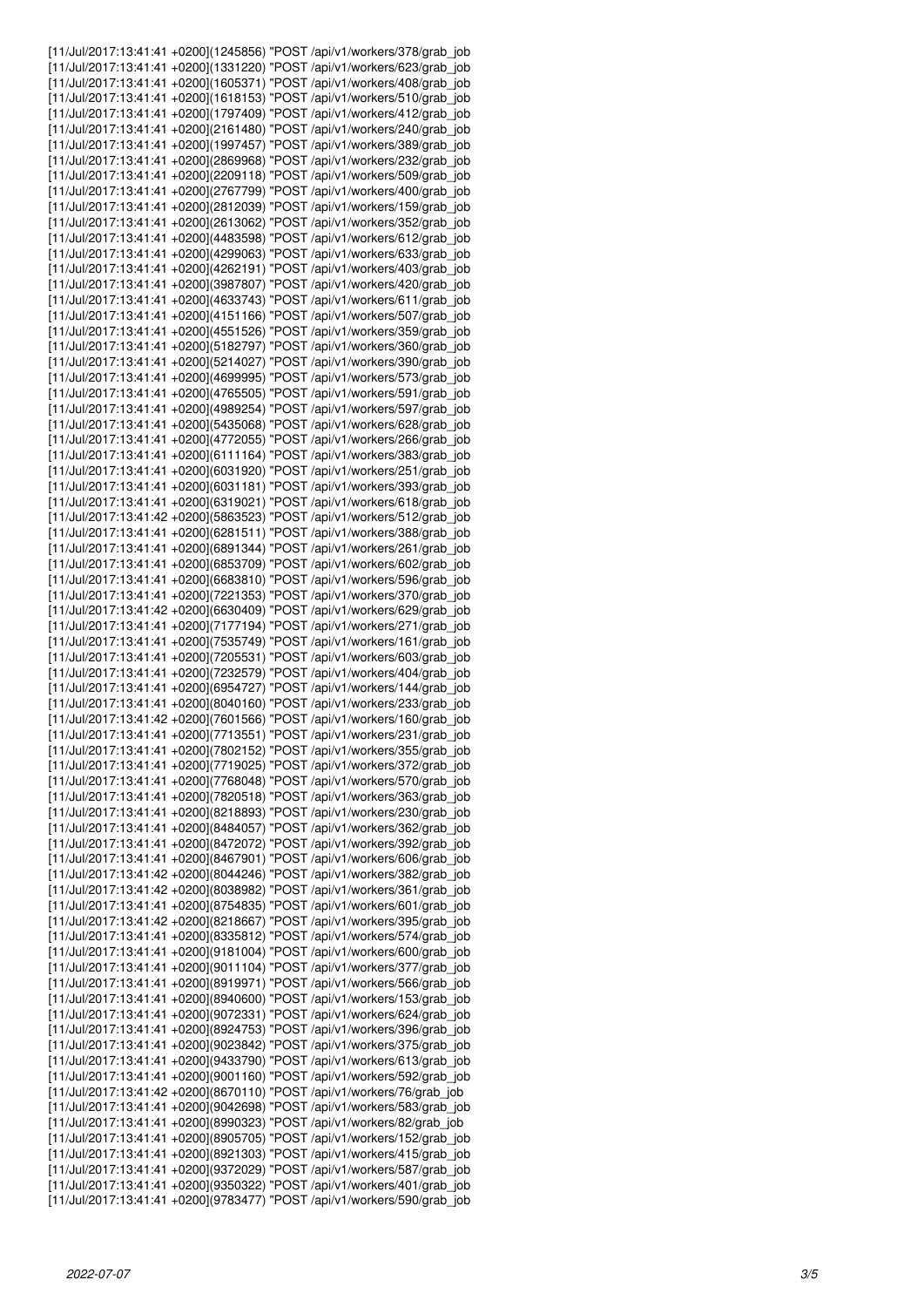| [11/Jul/2017:13:41:42 +0200](9017462) "POST /api/v1/workers/568/grab_job  |
|---------------------------------------------------------------------------|
| [11/Jul/2017:13:41:42 +0200](9021850) "POST /api/v1/workers/630/grab_job  |
| [11/Jul/2017:13:41:41 +0200](9161160) "POST /api/v1/workers/381/grab job  |
| [11/Jul/2017:13:41:41 +0200](9468026) "POST /api/v1/workers/387/grab_job  |
| [11/Jul/2017:13:41:42 +0200](9137260) "POST /api/v1/workers/505/grab job  |
| [11/Jul/2017:13:41:41 +0200](9226341) "POST /api/v1/workers/571/grab job  |
| [11/Jul/2017:13:41:42 +0200](9102841) "POST /api/v1/workers/410/grab job  |
| [11/Jul/2017:13:41:41 +0200](10251179) "POST /api/v1/workers/247/grab job |
| [11/Jul/2017:13:41:41 +0200](10582613) "POST /api/v1/workers/411/grab_job |
| [11/Jul/2017:13:41:41 +0200](10639507) "POST /api/v1/workers/141/grab job |
| [11/Jul/2017:13:41:41 +0200](10633306) "POST /api/v1/workers/356/grab_job |
| [11/Jul/2017:13:41:41 +0200](10627713) "POST /api/v1/workers/397/grab job |
| [11/Jul/2017:13:41:41 +0200](10552107) "POST /api/v1/workers/354/grab job |
| [11/Jul/2017:13:41:41 +0200](10574927) "POST /api/v1/workers/315/grab_job |
| [11/Jul/2017:13:41:41 +0200](10645949) "POST /api/v1/workers/524/grab job |
| [11/Jul/2017:13:41:42 +0200](10330248) "POST /api/v1/workers/380/grab job |
| [11/Jul/2017:13:41:41 +0200](10641464) "POST /api/v1/workers/626/grab job |
| [11/Jul/2017:13:41:42 +0200](10336100) "POST /api/v1/workers/140/grab_job |
| [11/Jul/2017:13:41:41 +0200](10776945) "POST /api/v1/workers/409/grab job |
| [11/Jul/2017:13:41:41 +0200](10554377) "POST /api/v1/workers/414/grab_job |
| [11/Jul/2017:13:41:41 +0200](10813010) "POST /api/v1/workers/515/grab job |
| [11/Jul/2017:13:41:41 +0200](10754378) "POST /api/v1/workers/369/grab job |
| [11/Jul/2017:13:41:41 +0200](10624130) "POST /api/v1/workers/368/grab_job |
| [11/Jul/2017:13:41:41 +0200](10751225) "POST /api/v1/workers/250/grab job |
| [11/Jul/2017:13:41:41 +0200](10780927) "POST /api/v1/workers/73/grab job  |
| [11/Jul/2017:13:41:41 +0200](10824351) "POST /api/v1/workers/371/grab job |
| [11/Jul/2017:13:41:41 +0200](10636071) "POST /api/v1/workers/79/grab_job  |
| [11/Jul/2017:13:41:41 +0200](11038659) "POST /api/v1/workers/586/grab job |
| [11/Jul/2017:13:41:41 +0200](10987441) "POST /api/v1/workers/367/grab_job |
| [11/Jul/2017:13:41:41 +0200](10962790) "POST /api/v1/workers/349/grab_job |
| [11/Jul/2017:13:41:41 +0200](11029755) "POST /api/v1/workers/413/grab job |
| [11/Jul/2017:13:41:41 +0200](11000528) "POST /api/v1/workers/374/grab_job |
| [11/Jul/2017:13:41:41 +0200](10890835) "POST /api/v1/workers/579/grab job |
| [11/Jul/2017:13:41:41 +0200](11156567) "POST /api/v1/workers/619/grab_job |
| [11/Jul/2017:13:41:41 +0200](11187779) "POST /api/v1/workers/625/grab_job |
| [11/Jul/2017:13:41:41 +0200](11050256) "POST /api/v1/workers/418/grab_job |
| [11/Jul/2017:13:41:41 +0200](10653684) "POST /api/v1/workers/149/grab_job |

If you combine this with dead workers, you run into the timeout of - I guess 60 seconds - quite easily.

### **#5 - 2017-07-11 11:48 - coolo**

dead workers above means mojo workers not openqa workers

#### **#6 - 2017-07-14 13:37 - szarate**

Time to profile grab\_job? or maybe have the scheduler pre allocate the jobs or add them to a table when a job can be actually scheduled (i.e, has no dependencies), refreshed every x amount of time (and support both scenarios, because on smaller deployments this would not happen :P)

#### **#7 - 2017-07-20 10:38 - okurz**

*- Subject changed from Too many 502 on openqa to [tools]Too many 502 on openqa*

#### **#8 - 2017-07-25 12:16 - coolo**

*- Has duplicate action #20598: [tools] Upload logs fails because reached maximum attempts limit added*

## **#9 - 2017-08-01 15:15 - coolo**

*- Status changed from New to Resolved*

we found most of the magic - and created tickets for it.

## **#10 - 2017-08-02 08:56 - EDiGiacinto**

*- Related to action #21006: Very high latency in interactive mode under high load added*

## **#11 - 2017-08-02 08:56 - EDiGiacinto**

*- Related to action #19924: job was killed during manual investigation / interactive mode added*

## **#12 - 2017-08-02 11:43 - EDiGiacinto**

*- Related to action #19332: Growing number of fails due to 'skipped' modules added*